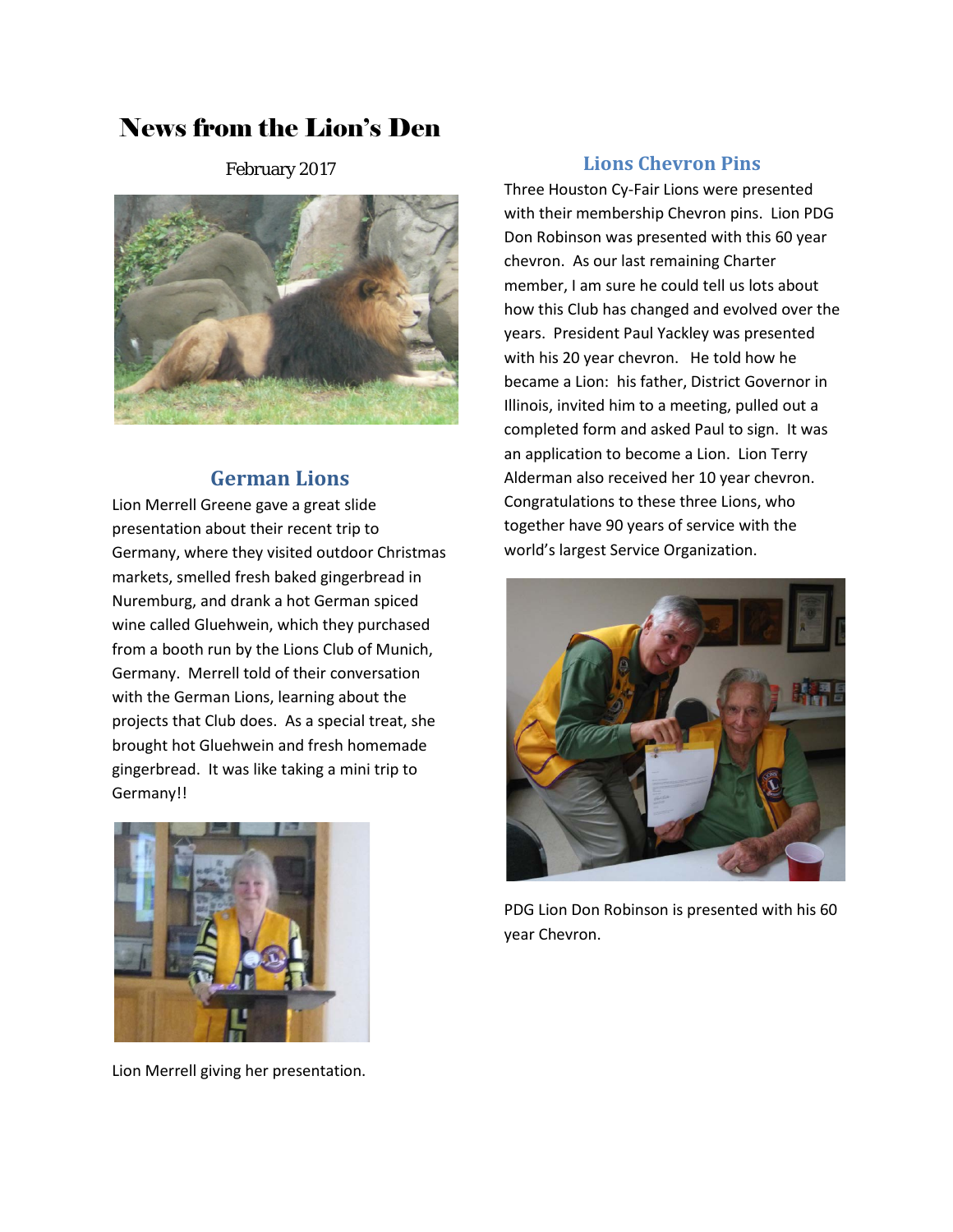

President Paul receives his 20 year Lions Chevron.

### *Lions Help with See to Succeed at Berry Center*

Certified Vision Screening Lions Bob Rugur, Merrell Greene, and Chuck and Sandy Martin volunteered at the Cy-Fair Independent School District's first See to Succeed event at the Berry Center. This program, a huge collaboration between Texas Health and Human Services, CFISD, HISD, and many other private entities, provided comprehensive vision screening and complete vision examinations to children who failed the standardized vision screening done in the schools. Approximately 1200 kids were shuttled through about 8 different stations in the screening process over the four days of the program, from checking far and near vision, to refractive examination, and a regular full vision examination by a licensed optometrist. At the last station, the children got to choose their own frames from hundreds on display. Various optical labs then produce each prescription, which will be mailed to the child's school in about 4 weeks. This is an absolutely free program, and there was no financial screening of the children. This will help ensure that kids who need eyeglasses will actually get them, and save Lions Clubs funds from purchasing exams

and glasses. It was like watching a very fine run machine as these children were screened. Twelve optometrists were set up in one room, and the efficiency was just amazing to watch.



Twelve optometrists did complete vision examinations on the children.



These are the frames that the children could choose from for their glasses.

### **Mid Winter Conference**

District 2-S2's Mid Winter Conference was a huge success. There were 10 awesome sessions from which to chose, all of them well presented. Meals were great, from the full breakfast buffet to the luncheon dinner. Our special Key Note Speaker was actress Molly Mulligan portraying Helen Keller's speech at the 1925 Lions Club International Convention when she challenged Lions to become "Knights for the Blind." Lions Chuck, Sandy, Paul, Bud and Keith were present. If you didn't go, you missed a wonderful convention.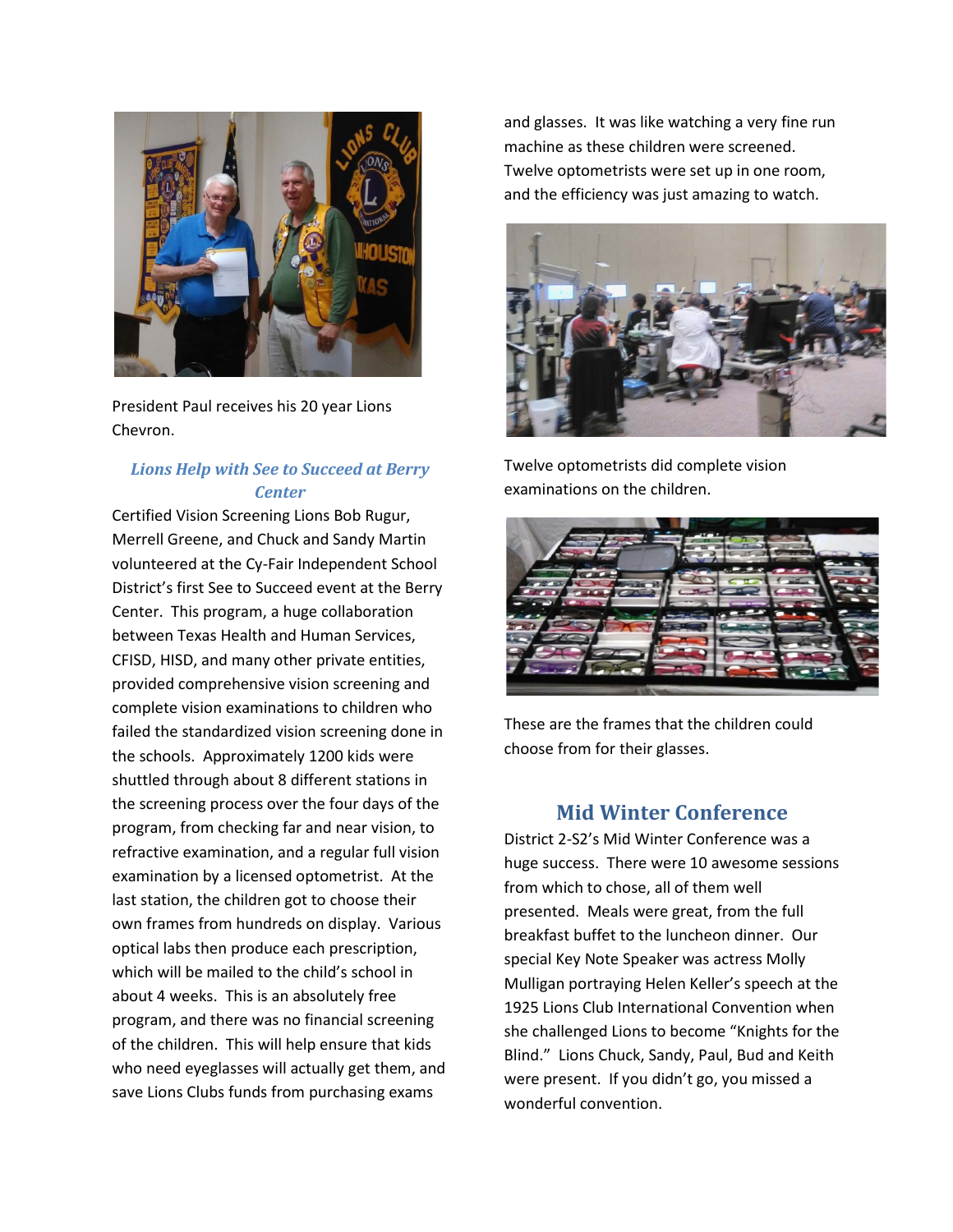

Fruit tray at breakfast



We felt like Helen Keller was actually there with us during her speech.



PDG Eddie Risha spoke to us about Lions Clubs International Foundation, which provides humanitarian relief worldwide in times of need. LCIF was the first on the scene of the tragedy of 9-11, and at the major tsunami in Japan, bringing food, clothing, water, medications, etc. to those in need. Locally, LCIF has provided funds for the flood victims of last spring, and the wildfires in Montgomery County a few years ago. PDG Eddie discussed the current measles imitative, where for a dollar per injection, a child can be protected from measles, which kills 300 children daily.



PDG Eddie Risha talking about LCIF.



Close up of the fruit sculpture on the fruit tray.



District Governor Mark Roth at the Midwinter Conference.